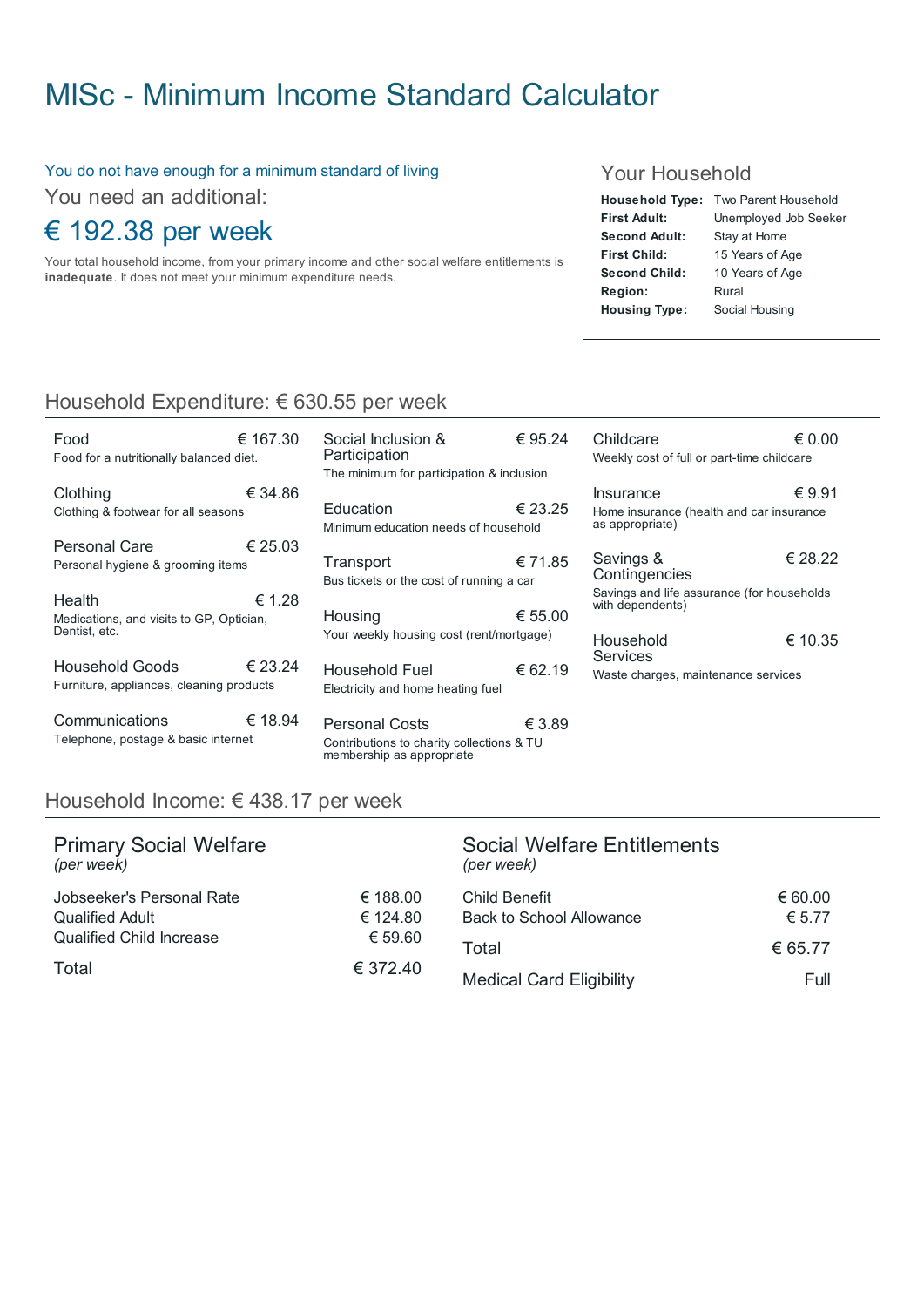# MISc - Minimum Income Standard [Calculator](http://www.misc.ie/)

As a minimum, your household needs:

Earnings of:

€41,827.76 per year

So that your total household income, including earnings after tax and social welfare entitlements, covers your household's minimum expenditure needs.

#### Your Household

|                      | <b>Household Type: Two Parent Household</b> |
|----------------------|---------------------------------------------|
| <b>First Adult:</b>  | <b>Employed Full Time</b>                   |
| Second Adult:        | Stay at Home                                |
| First Child:         | 15 Years of Age                             |
| Second Child:        | 10 Years of Age                             |
| Region:              | Rural                                       |
| <b>Housing Type:</b> | Social Housing                              |

### Household Expenditure: € 739.14 per week

| Food<br>Food for a nutritionally balanced diet.                     | € 167.30 |
|---------------------------------------------------------------------|----------|
| Clothing<br>Clothing & footwear for all seasons                     | € 34.86  |
| Personal Care<br>Personal hygiene & grooming items                  | € 25.03  |
| Health<br>Medications, and visits to GP, Optician,<br>Dentist, etc. | € 6.72   |
| Household Goods<br>Furniture, appliances, cleaning products         | € 23.24  |
| Communications<br>Telephone, postage & basic internet               | € 18.94  |

| 0              | Social Inclusion &<br>Participation                        | € 95.24  | Ch<br>We               |
|----------------|------------------------------------------------------------|----------|------------------------|
|                | The minimum for participation & inclusion                  |          |                        |
| 6              | Education<br>Minimum education needs of household          | € 23.25  | lns<br>Hor<br>as a     |
| 3              | Transport<br>Bus tickets or the cost of running a car      | € 126.05 | Sa<br>Co<br><b>Say</b> |
| $\overline{2}$ | Housing<br>Your weekly housing cost (rent/mortgage)        | €45.00   | with<br>Ho             |
| 4              | <b>Household Fuel</b><br>Electricity and home heating fuel | € 62.19  | Se<br>Wa               |

€ 7.65 Personal Costs Contributions to charity collections & TU membership as appropriate

| Childcare<br>Weekly cost of full or part-time childcare                                      | € 0.00  |
|----------------------------------------------------------------------------------------------|---------|
| Insurance<br>Home insurance (health and car insurance<br>as appropriate)                     | € 65.10 |
| Savings &<br>Contingencies<br>Savings and life assurance (for households<br>with dependents) | € 28.22 |
| Household<br><b>Services</b><br>Waste charges, maintenance services                          | € 10.35 |

#### Household Income: € 739.91 per week

| Taxable Income<br>(per week) |                        | Social Welfare Entitlements<br>(per week) |                 |
|------------------------------|------------------------|-------------------------------------------|-----------------|
| <b>Gross Salary</b>          | € 804.38               | Child Benefit                             | € 60.00         |
| Income Tax<br><b>PRSI</b>    | - € 49.08<br>$-632.18$ | <b>Total Social Welfare</b>               | € 60.00         |
| Universal Social Charge      | $-€43.21$              | <b>Medical Card Eligibility</b>           | <b>GP Visit</b> |
| <b>Net Salary</b>            | € 679.91               |                                           |                 |